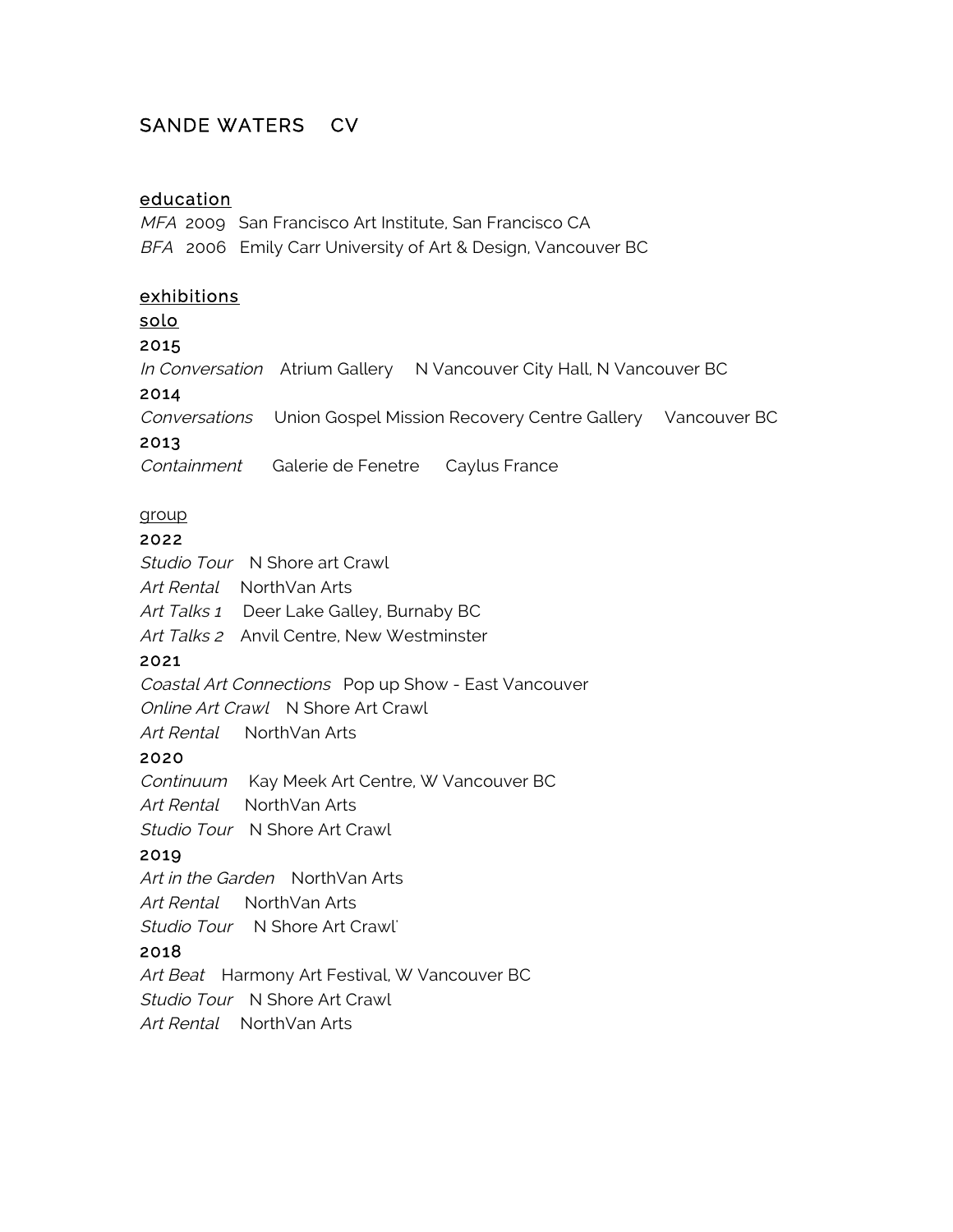#### 2017

ArtBeat Harmony Art Festival, W Vancouver BC Art Party Seymour Art Gallery, N Vancouver BC Ipseity - Conceptualization of Identity Hive, Vancouver BC Studio Tour N Shore Art Crawl Art Rental N Vancouver Community Arts Council

#### 2016

Canadian Framelines Deep Cove Seymour Art Gallery, N Vancouver BC

Studio Tour N Shore Art Crawl

Art Party Seymour Art Gallery, N Vancouver BC

Anonymous Show Cityscape Art Space, N Vancouver BC

Art Rental N Vancouver Community Arts Council

#### 2015

New Year eatART Gallery Vancouver BC

Art Party Seymour Art Gallery, N Vancouver BC

Moving Forward Looking Back Queen Elizabeth Theatre Gallery, Vancouver BC

Small Works Trestle Gallery, Brooklyn NY

Cross Currents Amelia Douglas Gallery, New Westminster BC

North Sho Blank Tank Gallery Vancouver BC

You Are Here Capture Photography Festival Cityscape Art Space, N Vancouver BC

Sanctuary The Sanctuary Centre for Women, Union Gospel Mission, Vancouver BC Confluence 1078 Gallery, Chico CA

Studio Tour N Shore Art Crawl

Art Rental N Vancouver Community Arts Council

## 2014

Eastside Cultural Crawl Vancouver BC Art Party Seymour Art Gallery, N Vancouver BC Happy Little Clouds Fall Gallery, Vancouver BC Studio Tour N Shore Art Crawl Art Rental N Vancouver Community Arts Council

## 2013

Eastside Culture Crawl Vancouver BC

Art Party Seymour Art Gallery, N Vancouver BC

Uncovered Cityscape Art Space, N Vancouver BC

Studio Tour N Vancouver Art Crawl

Art Rental Vancouver Community Arts Council

Start With Art Seymour Art Gallery, N Vancouver BC

Celebrating the Goddess The Cultch, Vancouver BC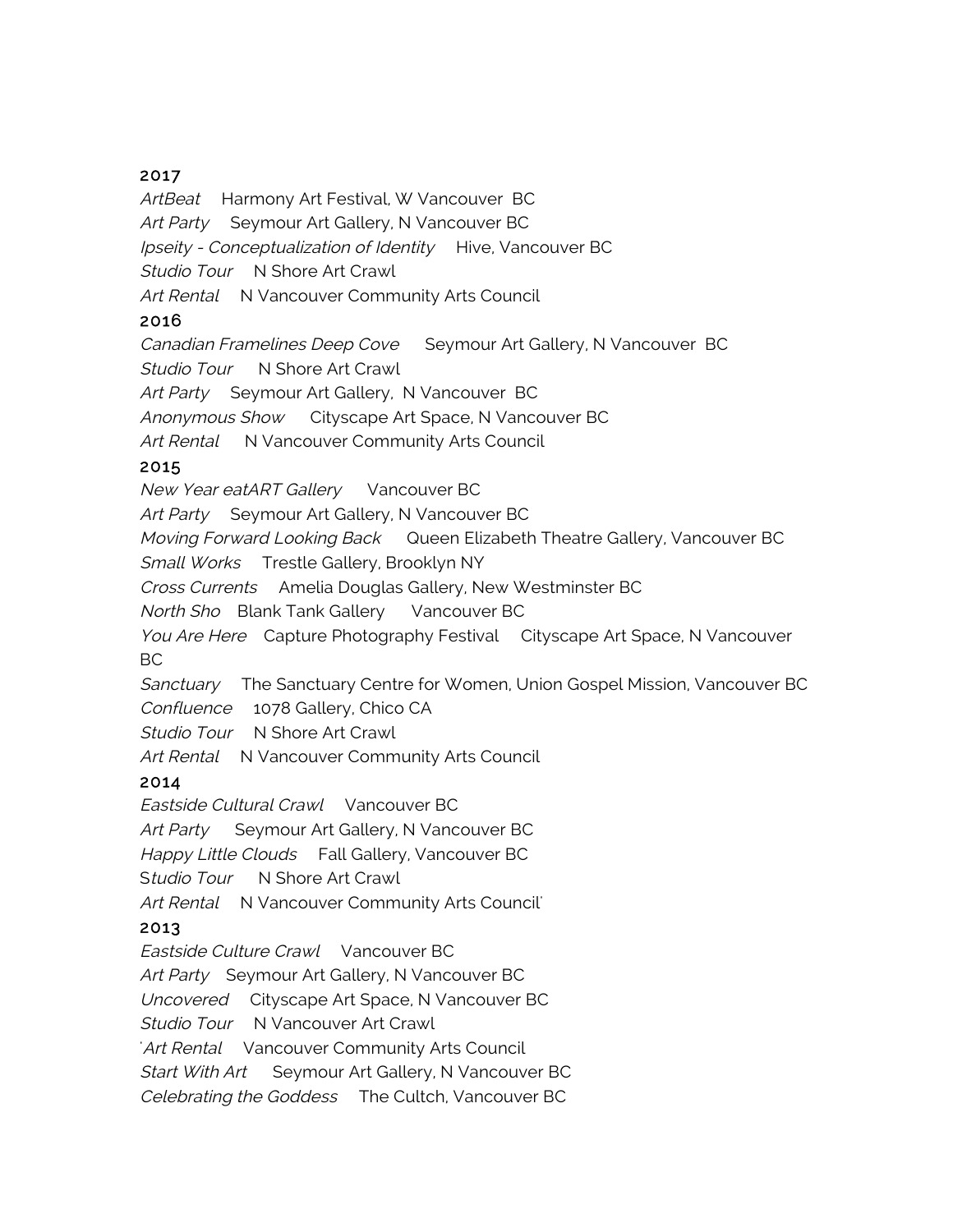#### 2012

The Circle The Cultch, Vancouver BC Eastside Culture Crawl Vancouver BC Sans Brush Cityscape Art Space, N Vancouver BC Art Party Seymour Art Gallery, N Vancouver BC Reverence Gallery Vertigo, Vernon BC Start With Art Seymour Art Gallery, N Vancouver BC 2011

Chain Letter Shoshana Wayne Galler, Santa Monica CA The Cheaper Show Vancouver BC Kinsey Institute Juried Show Grunwald Gallery, Bloomington IN Start With Art Seymour Art Gallery, N Vancouver BC 2010

<sup>10</sup> Gallery Vertigo, Vernon BC

The Contemporary Woman Maynard's Gallery, Vancouver BC Drawn, Draw, Drawing Gallery Gachet, Vancouver BC Flow Cityscape Art Space, N Vancouver BC Corporealities Conrad Wilde Gallery, Tucson Arizona

#### 2009

inVision Queen Elizabeth Theatre Gallery, Vancouver BC Anonymous Show Cityscape Art Space, N Vancouver BC SFAI Masters of Fine Arts Vernissage Fort Mason, San Francisco CA Alive and Kicking Swell Gallery, San Francisco CA

#### 2008

Benefit Art Auction Center for Contemporary Art, Sacramento CA Shifting Boundaries Cityscape Art Space, N Vancouver BC Driven to Abstraction Ferry Building Gallery, W Vancouver BC Dualities Swell Gallery, San Francisco CA Texture of Space Diego Rivera Gallery, San Francisco CA Guts 2 Swell Gallery, San Francisco CA Chow Fun Swell Gallery, San Francisco CA After School Special Seymour Art Gallery, N Vancouver BC 2007 Anonymous Show Cityscape Art Space, N Vancouver BC Benefit Art Auction Center for Contemporary Art, Sacramento CA MFA Show Diego Rivera Gallery, San Francisco CA I Often Shoot Myself Diego Rivera Gallery, San Francisco CA Rituals Swell Gallery, San Francisco CA Semblance Swell Gallery, San Francisco CA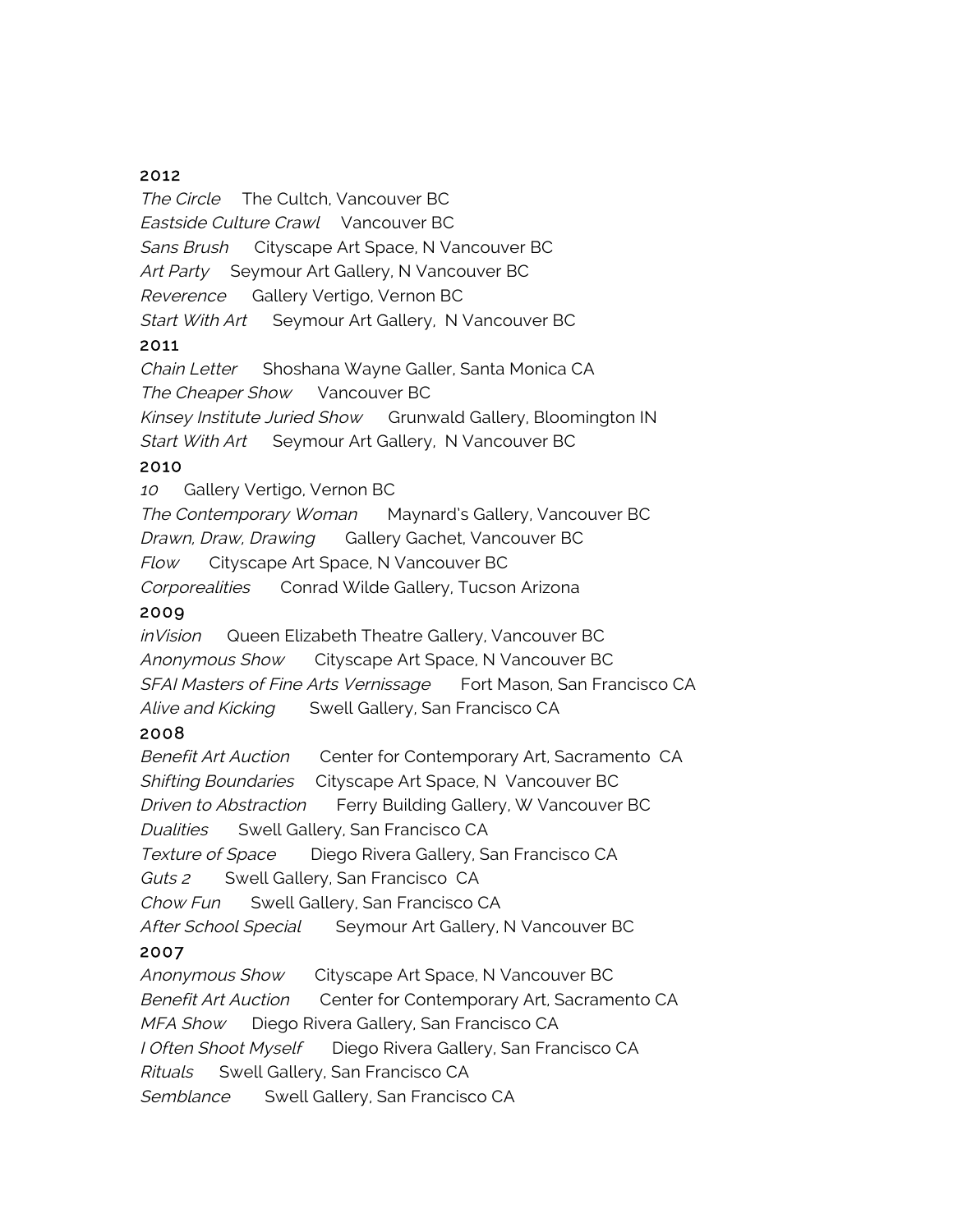Chow Fun Swell Gallery, San Francisco CA The Colour of Light Seymour Art Gallery, N Vancouver BC Connecting with Intimate Scapes Place des Arts, Coquitlam BC disCOVEry 2007' Seymour Art Gallery, N Vancouver BC

#### 2006

Anonymous Show Cityscape Art Space, N Vancouver BC White & Other Colours Elliott Louis Gallery, Vancouver BC Between Code & Desire Swell Gallery, San Francisco CA Reflections on Human Habitation Swell Gallery, San Francisco CA Chow Fun Swell Gallery, San Francisco CA Fleeting Moments Silk Purse Gallery, W Vancouver BC BFA Graduation Show Emily Carr Institute, Vancouver BC Grad Auction' Emily Carr Institute, Vancouver BC Portraits Queen Elizabeth Theatre Gallery, Vancouver BC 2005 Anonymous Show Cityscape Art Space, N Vancouver BC

Convergence Studio 2 Gallery, N Vancouver BC disCOVEry 2005 Seymour Art Gallery, N Vancouver BC

#### artist residencies/retreats/workshops

- 2022 McLoughlin Gardens Artist Residency Merville BC
- 2016 Nicola Morgan Studio Oil/Cold Wax workshop N Vancouver BC
- 2014 Edgewood Artist Retreat Edgewood, BC
- 2013 DRAWinternational Residency Caylus France www.draw-international.com
- 2013 http://drawaters.blogspot.ca/
- 2013 Harold Klunder Retreat Pender Island BC
- 2012 The Haven Artist Residency Gabriola Island BC
- 2011 Edgewood Artist Retreat, Edgewood BC
- 2010 Jamie Evrard Studio Monotype workshop Vancouver BC
- 2009 Edgewood Artist Retreat Edgewood BC

#### curatorial

- 2010 Cityscape Art Space N Vancouver BC Flow
- 2008 Swell Gallery San Francisco CA Texture of Space
- 2008 Swell Gallery San Francisco CA Chow Fun
- 2008 Seymour Art Gallery N Vancouver BC, After School Special
- 2007 Swell Gallery San Francisco CA Rituals